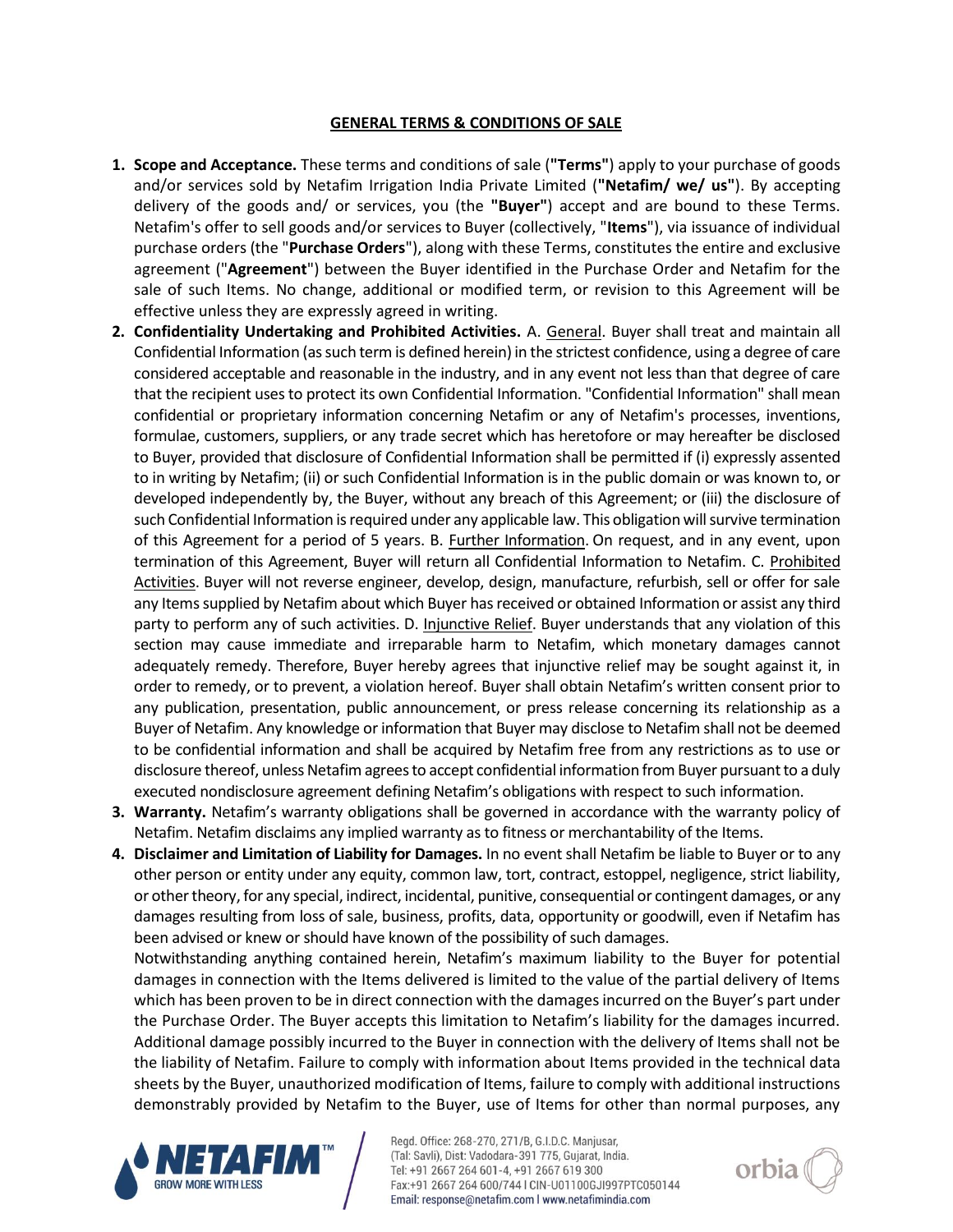misuse of Items, their improper storage, transport and other incorrect handling, relieves Netafim of any liability for damages incurred. Netafim's liability for damages is excluded also in case the technical data sheets are in conflict with other written documents on the Buyer's side, according to which the Items delivered is to be used for the purpose indicated therein or for the purpose defined on the basis of these documents. Further, Netafim's work shall be subject to Buyer furnished items being supplied on time in the right quantity and of the agreed quality. Parties agree that Netafim's completion of its work shall be dependent on Buyer's timely completion of Buyer's work. Hence, any delay on the part of Buyer in executing its work shall not be considered in the time period of Netafim's performance of its scope and will not be considered as Netafim's breach or responsibility for any delay in performance, which delay is on account of acts or omissions of the Buyer.

- **5. Intellectual Property Rights and Licenses.** Netafim is the owner of several registered trademarks, designs and patents in India as well as in other countries. Any use of trademarks, logos and other intellectual property rights other than as intended under this Agreement, particularly with regard to products, services, trademarks, logos and other intellectual property rights by the Buyer or third parties is prohibited unless such use is in advance authorized in writing by Netafim. Any technical documentation, plans, drawings, models, brochures, catalogues etc. remain the intellectual property of Netafim and constitute confidential information and part of Netafim's trade secrets, unless previously disclosed beyond all doubt. The Buyer is not entitled to copy, modify, imitate, disclose or communicate, transfer or sell, or in any way exploit any of the Intellectual Property in any manner. The Buyer undertakes to use the above confidential information only for the purposes for which it was provided.
- **6. Shipping and Delivery.** Netafim shall use commercially reasonable efforts to deliver Items within such time as agreed between the Buyer and Netafim, effective from the date of final purchase order agreed between the parties or approval of drawings, whichever is later. Contract/ Purchase Order cannot be unilaterally cancelled by the Buyer, unless the cancellation is approved in writing by Netafim. If the Buyer fails to take delivery of the Items at the date and time specified when the delivery becomes due, then Netafim as a right, will have the option to cancel the delivery or to sell the remaining Items in the open market. Any unloading required at the site, storage and security of Items, transportation shall not be in Netafim scope of work.
- **7. Inspection.** In case of purchase of MIS Items by the Buyer, Netafim shall ship the Items to the Buyer at an agreed location and within agreed time period. Following Buyer's receipt of each shipment of Items ordered hereunder, Buyer shall primarily conform that the Items meet the quantity ordered. If the Items so inspected are found not to conform, Buyer shall notify Netafim in writing promptly but not later than 07 days from the date of receipt at Buyer's location. In the event of failure by Buyer to conform or notify Netafim, the Items shall be deemed inspected and accepted after 07 days of Buyer's receipt of the shipment.
- **8. Installation/ Erection.** The total installation/ erection will be completed within such time as agreed between the Buyer and Netafim. The installation/ erection work will start after completion of civil work as agreed between the parties. However, it is expressly provided that in case of any force majeure events as stated in Clause 11 below, the installation/ erection period may get delayed and in the circumstances, Netafim shall not be liable in any case for any delay. The Buyer shall supply skilled labourers or supervisors for assistance during installation/ erection and such other assistance as may be required by Netafim during the laying of subsurface drip system.

Netafim may provide after sales service through its dealer as per its after sales services terms.



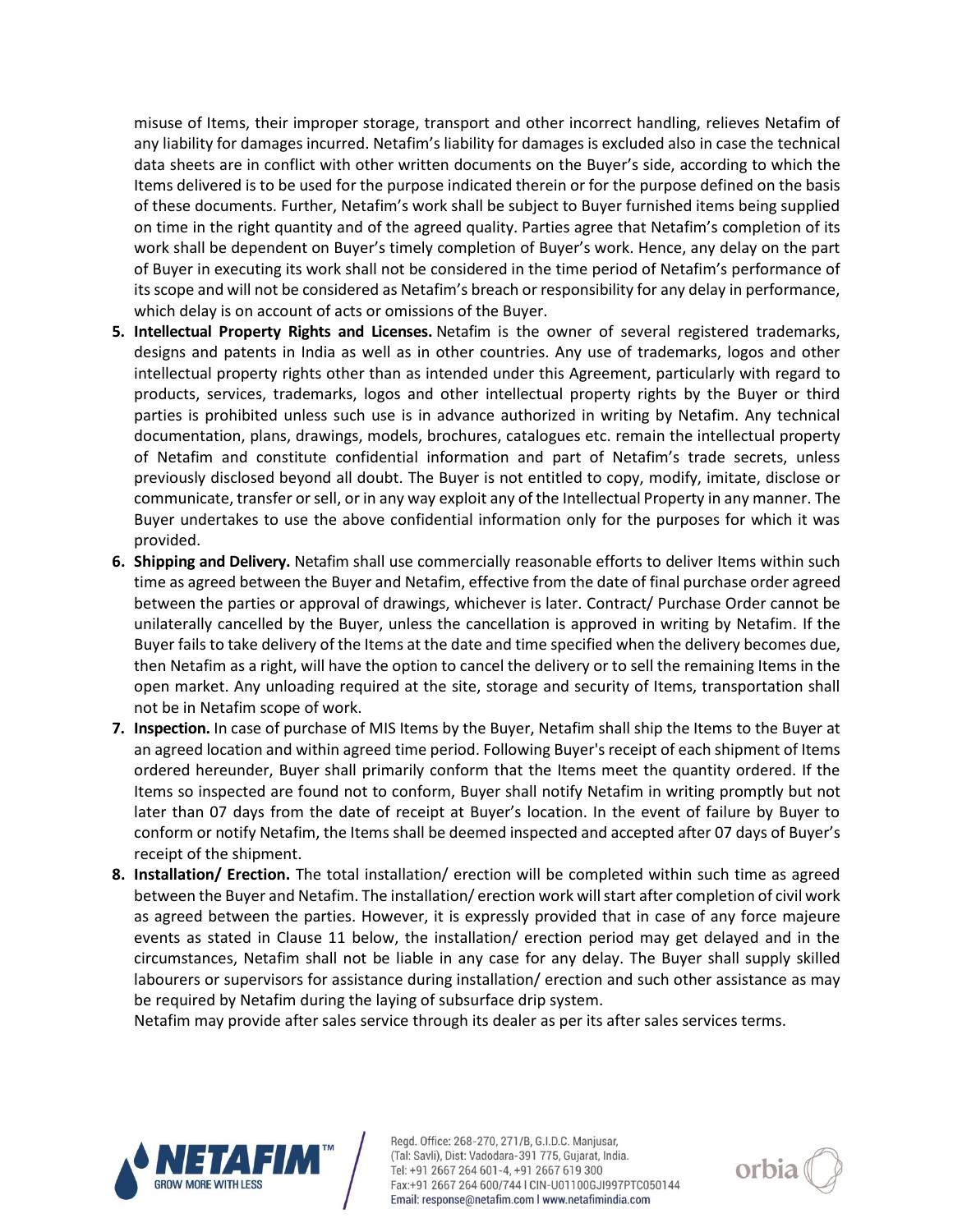- **9. Termination.** Either party may terminate the Purchase Order, this Agreement or both, for breach by the other party, upon a written notice to the other party, if the other party is in default of any of its material obligations hereunder and such default is not cured within thirty (30) days after receipt of notice. In addition to any other rights or remedies, this Agreement shall terminate automatically if proceedings in bankruptcy, insolvency, receivership or other similar proceedings have been initiated against the other Party and are not cancelled within thirty (30) days of their initiation. Upon termination, Buyer shall, at the time specified by Netafim, make all payments due to Netafim forthwith.
- **10.Invoices; Payment Terms; Taxes and/ or other charges.** Invoices shall contain purchase order number, a description of Items, quantities, unit prices, extended totals, applicable taxes and any other information specified by Netafim. Payment terms shall be as agreed in the Letter of Offer signed between the Parties. LC to be opened at the time of manufacturing clearance and drawing approval. Netafim reserves the right to appropriate any sum due to/ from the Buyer against any amount owed from/ to the Buyer, if any. If Netafim must initiate legal action to collect payment, Buyer will pay all legal fees and costs of collection. In an event that the Buyer fails to effect payment on due date or the date undertaken by him to effect payment, the Buyer shall be liable to a late fee of 1.5% per month of outstanding value or such penalty as specified in the Letter of Offer/ Invoice.

Quoted price is Free on Road (FOR) at site and are inclusive of direct or indirect taxes, levies, fees and/or any other payment imposed ("Taxes"). Statutory levies shall be applicable at actual at the time of actual dispatches. In case of any LBT/ Octroi levy, it shall be charged extra to Buyer's account and is not considered in Netafim's offer. In case of any change in the rates in taxes and duties, all taxes & duties as applicable on the date of invoicing shall be borne by the Buyer unless a specific deviation of the same is agreed by Netafim. Cost of transportation, freight, unloading and insurance charges shall be charged extra at actuals to Buyer's account.

**11. Force Majeure.** Except the obligation of the Buyer to pay any money due to Netafim, neither party will be liable for any delay or failure to perform any obligation hereunder caused by a Force Majeure Event.

The Party claiming the Force Majeure Event will (A) promptly notify the other Party in writing of the Force Majeure Event and its likely duration, and (B) will take reasonable steps to overcome the delay or stoppage.

'Force Majeure Event' means an event condition or circumstance beyond a party's reasonable control including, without limitation, industrial disputes, strikes, lockouts, accident, breakdown, import or export restrictions, acts of God, fire, inclement weather, epidemic or pandemic outbreak (including COVID-19 or similar), acts or threats or terrorism or war or other similar circumstances.

## **12. Compliance with Laws; Anti-Corruption and Bribery**

Buyer further represents and warrants to Netafim that:

- a. It will conduct itself in accordance with all applicable laws and regulations in carrying out his duties under these Terms,
- b. It and its applicable stakeholders, including, inter alia, any owner, shareholder (direct or beneficial), officer, director, employee, agent, third party representative, subcontractor, contractor or other individual with any direct or indirect beneficial interest, shall comply with Anti-Corruption Laws (defined below) and shall not cause Netafim, its subsidiaries or affiliates to be in violation of any Anti-Corruption Law. "**Anti-Corruption Laws**" mean collectively all applicable foreign and domestic anti-bribery and anti-corruption laws, regulations, orders, judicial decisions, conventions and international financial institution rules regarding domestic or international corruption, bribery, ethical business conduct, money laundering, political contributions, gifts and gratuities, or lawful expenses to public officials and private persons, agency relationships, commissions, lobbying, books and records, and financial controls,



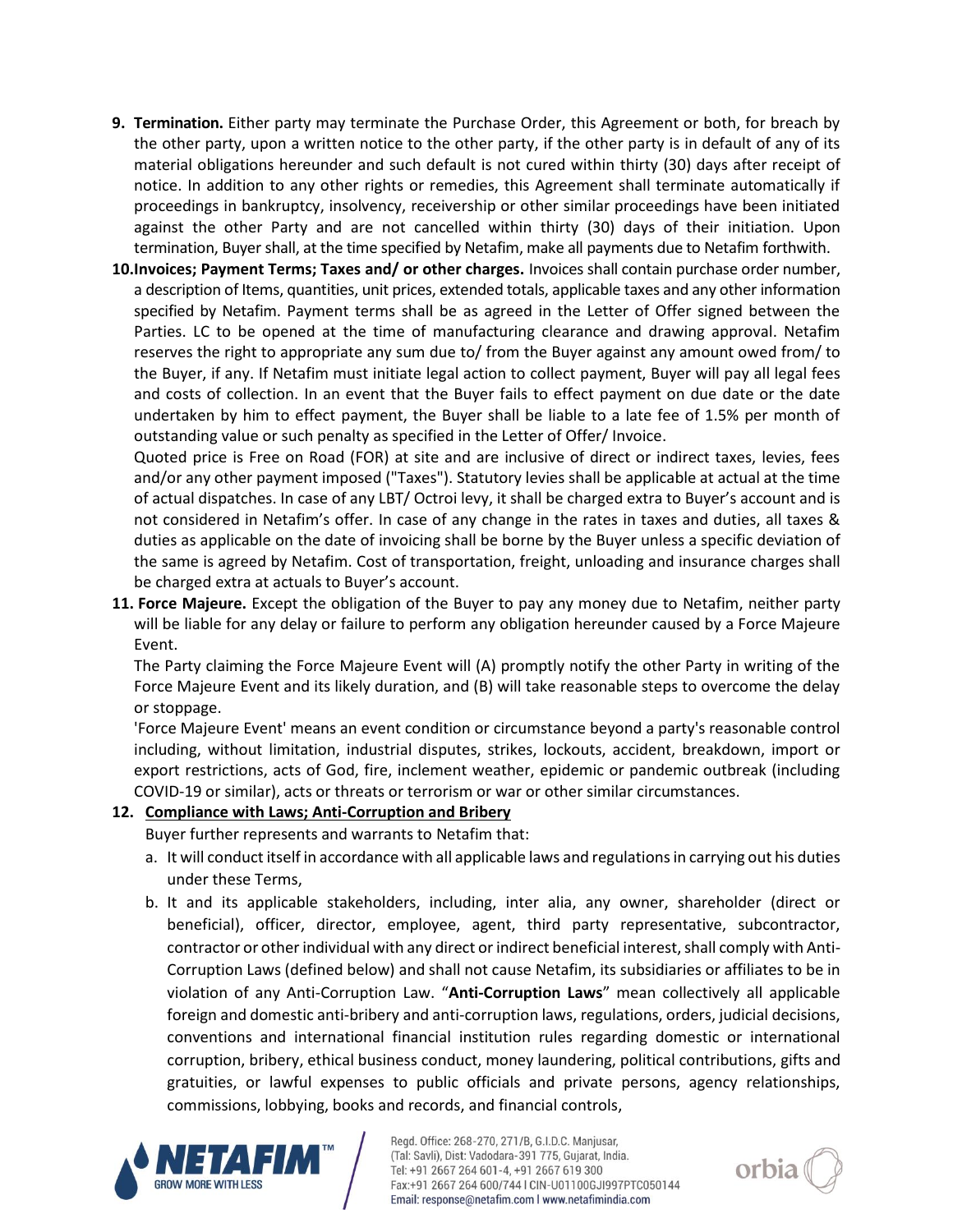- c. Neither it nor any of its affiliates or representatives have, directly or indirectly, taken any action that would cause them to be in violation of any Anti-Corruption Laws,
- d. It, its owners, directors, employees and its agents, have not and will not pay, offer, or promise to pay any money, financial benefit or thing of value to any government, or party official, candidate or employee at any level, including employees of state owned or controlled enterprises ("**Government Officials**") (i) for the purpose of influencing any act or decision of such person or party in order to obtain or retain business, or to direct business to any person; or (ii) with regards to Government Officials and/or private individuals, induce that person to or reward that person not to perform its functions in connection with that person's employment or engagement,
- e. The Buyer represents and warrants that no owner, shareholder (direct or beneficial), officer, director, employee, agent, third party representative, subcontractor, contractor or other individual with any direct or indirect beneficial interest in Buyer (collectively, "**Interested Persons**"), is a Public Official or Entity. A "**Public Official or Entity**" means (i) an officer, employee, agent, contractor or representative of any government or military, including, but not limited to, a customs official; (ii) any department, agency, corporate entity, instrumentality or political subdivision of any government or military; (iii) any person or commercial entity acting in an official capacity for or on behalf of any government or military; (iv) any candidate for political office, any political party or any official of a political party. Buyer shall notify Netafim immediately if it learns at any time that (i) an Interested Person becomes a Public Official or Entity, or (ii) a Public Official or Entity acquires an ownership, voting, or economic interest in Buyer,
- f. It is neither a governmental entity, agency or instrumentality, nor is it owned by a governmental entity, agency or instrumentality; and no owner, shareholder (direct or beneficial), officer, director, employee, agent, third party representative, subcontractor, contractor or other individual with any direct or indirect beneficial interest in Buyer is a foreign Public Official or Entity,
- g. In the event of a breach of the obligations contained in this clause, these Terms shall be considered as void,
- h. The Buyer (a) is not a Sanctioned Person, (b) has not, in the past five (5) years engaged in, has any plan or commitment to engage in, direct or indirect dealings with any Sanctioned Person or in any Sanctioned Country, or (c) has in the past five (5) years violated, or engaged in any conduct sanctionable under, any [Sanctions](https://www.lawinsider.com/clause/sanctions) Law, nor been the subject of an investigation or allegation of such a violation or sanctionable conduct. The Buyer shall conduct itself in accordance with Sanction Laws for the purposes of these Terms.
- i. Definitions
	- i. "**Sanctioned Person**" means, at any time, (a) any person listed in any sanctions-related list of designated persons maintained by the Office of Foreign Assets Control of the U.S. Department of the Treasury, the U.S. Department of State, or by the United Nations Security Council, the European Union or any European Union member state, (b) any person operating, organized or resident in a Sanctioned Country or (c) any person owned or controlled by any such person or persons described in the foregoing clauses (a) or (b),
	- ii. "**[Sanctioned Country](https://www.lawinsider.com/clause/sanctioned-country)**" means at any time, a country or territory which is the subject or target of any economic or financial sanctions or trade embargoes,
	- **iii.** "**Sanction Laws**" means laws and executive orders of the United States of America, the United Nations Security Council, the European Union the United Kingdom, and the applicable laws of the jurisdictions under which the Buyer operates, imposing economic or financial sanctions or trade embargoes, and regulations implementing such laws and executive orders.